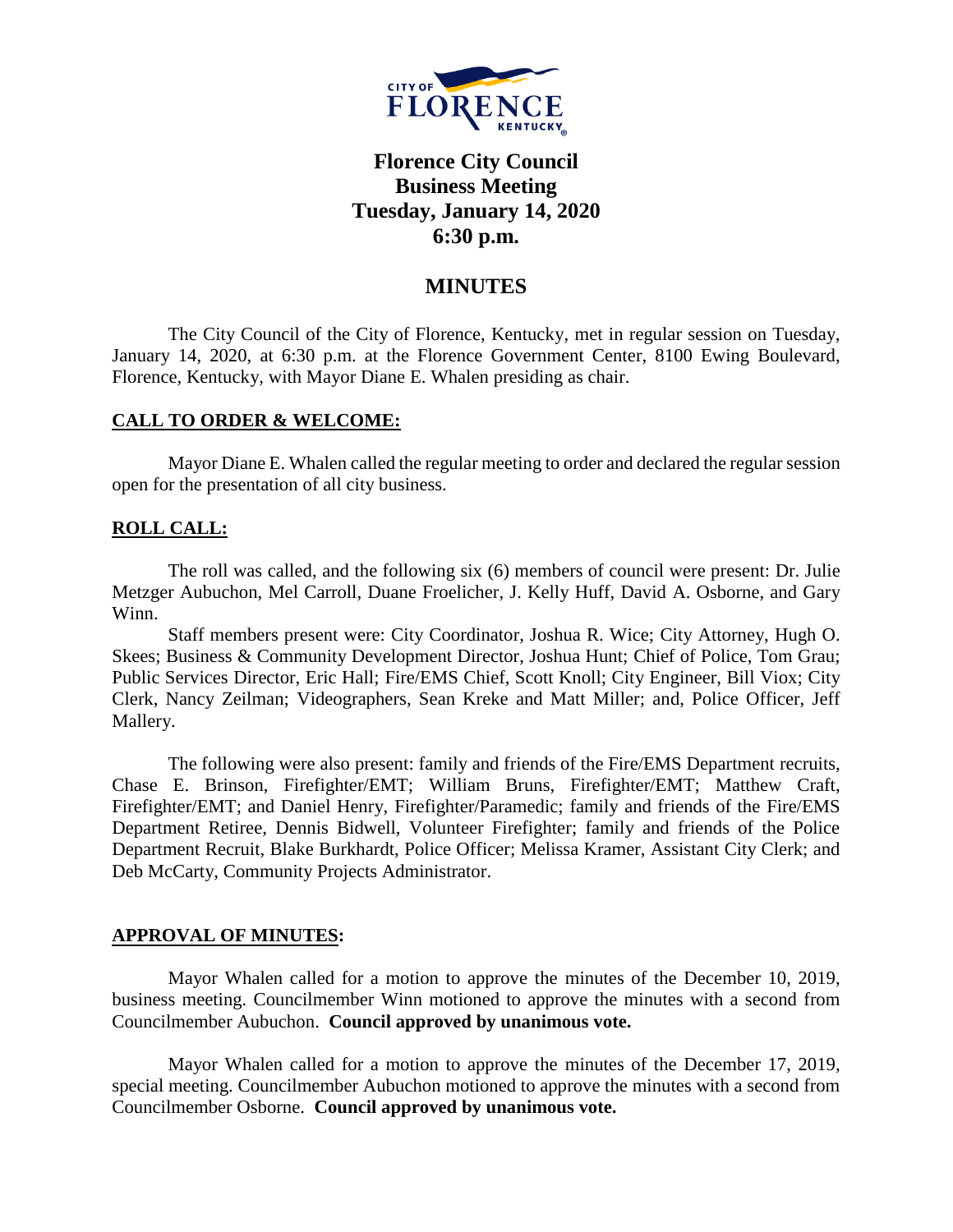#### **PROCLAMATION:**

Mayor Whalen recognized and issued a Proclamation in remembrance of Lieutenant Phil Bender and reading the following Proclamation into record:

> *WHEREAS, City of Florence, Kentucky, officials and employees wish to express our gratitude and respect for Firefighter/Paramedic Lieutenant Phil Bender, who suddenly and unexpectedly passed away on December 8, 2019;*

> *WHEREAS, Lt. Bender was a distinguished and dedicated member of the Florence Fire/EMS Department and served with great distinction for ten years;*

*WHEREAS, Lt. Bender made many lasting contributions to his family, friends, and community prior to his passing;*

*WHEREAS, Lt. Bender leaves behind parents, Jim and Fran Bender, brother, Jamie Bender, fiancée, Amy Frommeyer, nieces, Audrey, Willow, and Olivia Bender, and a host of other family members, friends, and loved ones;*

*WHEREAS, the City of Florence Fire/EMS Department will remember Lt. Bender for his kind heart, integrity, and compassion towards others and will forever be touched by his presence; and,*

*WHEREAS, we mourn the loss of Lt. Bender, and we are humbly grateful to have known and worked side by side with him.*

*NOW, THEREFORE, I, Diane E. Whalen, Mayor of Florence, Kentucky, and on behalf of the members of Florence City Council, do hereby remember*

*LIEUTENANT PHIL BENDER and invite all citizens to duly note this remembrance.*

#### **OATH OF OFFICE**

Scott Knoll, Fire/EMS Chief, introduced the newest members of the Florence Fire/EMS Department, Firefighter/EMT, Chase E. Brinson, Firefighter/EMT, William Bruns, Firefighter/EMT, Matthew Craft, and Firefighter/Paramedic, Daniel Henry and all were given the oath of office by Mayor Whalen.

Captain Tom Grau introduced Blake Burkhardt as the newest member of the Florence Police Department. Mayor Whalen swore in Mr. Burkhardt and welcomed him to the City of Florence Police Department.

#### **RECOGNITION**

Fire/EMS Chief, Scott Knoll, introduced Volunteer Firefighter, Dennis Bidwell, of his retirement from the Florence Fire/EMS Department and thanked him for his thirty-four years of service. Mayor Whalen read a Proclamation recognizing January 14, 2020 as "Dennis Bidwell Day" and thanked Mr. Bidwell and his family for his volunteer service in the Florence Fire/EMS Department.

#### **MUNICIPAL ORDER MO-1-20:**

A Municipal Order approving the reappointment of Jerry Auton to the City of Florence Urban Forest Commission.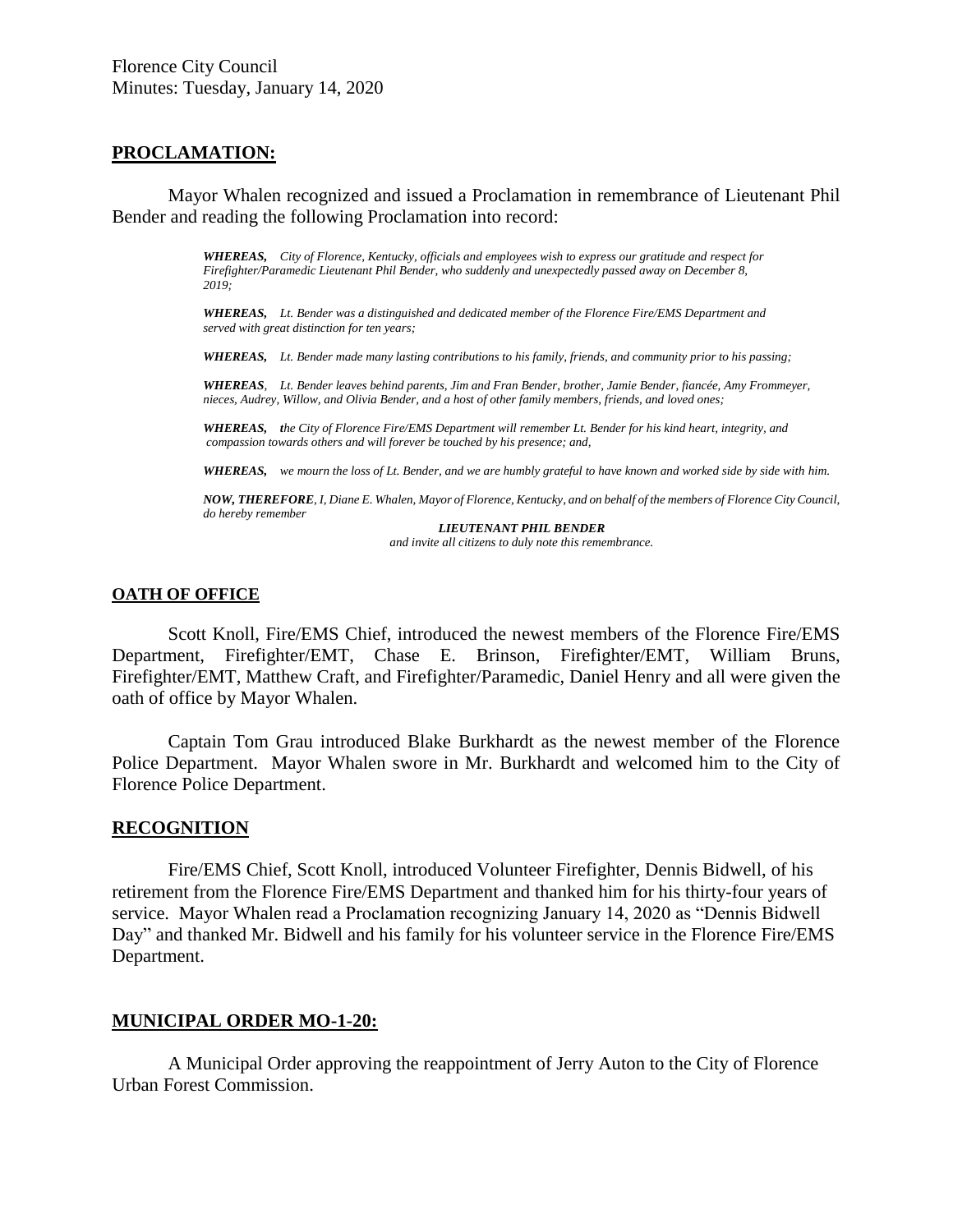Florence City Council Minutes: Tuesday, January 14, 2020

Mayor Whalen called for a motion to approve Municipal Order MO-1-20. Councilmember Huff motioned to approve, with a second from Councilmember Winn. **Council approved by unanimous vote.**

# **MUNICIPAL ORDER MO-2-20:**

A Municipal Order approving the Kentucky Department of Local Government Deed Restriction related to Lincoln Woods Park playground surface replacement project grant.

Mayor Whalen called for a motion to approve Municipal Order MO-2-20. Councilmember Osborne motioned to approve, with a second from Councilmember Froelicher. **Council approved by unanimous vote.**

# **SECOND READING OF ORDINANCE O-24-19:**

An Ordinance adopting and approving a change in Concept Development Plan for a 1.48 acre lot located at 410 Meijer Drive, Florence, Kentucky to allow a retail store (Duluth Trading Company).

Mayor Whalen called for a motion to approve the second reading of Ordinance O-24-19. Councilmember Winn motioned to approve, with a second from Councilmember Aubuchon. **Council approved by unanimous vote.**

# **MOTION:**

Mayor Whalen requested a motion to approve the 2020-2025 City Strategic Plan. Councilmember Aubuchon motioned to approve, with a second from Councilmember Froelicher. **Council approved by unanimous vote.**

# **MAYOR'S REPORT:**

- Councilmember, Duane Froelicher, has agreed to serve on the Florence Planning and Zoning Committee. Mayor Whalen thanked Councilmember, Dr. Julie Metzger Aubuchon, for her dedication and service as the prior appointee on the committee.
- The Florence Aquatic Center Membership can be purchased at a 15% discount through April 30, 2020. More information is available at [florence-ky.gov.](http://www.florence-ky.gov/)
- NKU Basketball Boone County Night is Saturday, January 18, 2020. NKU vs. Cleveland State at 7:00 p.m. Ticket Prices are \$9.00 for adults and \$7.00 for youth, ages 3-17. Tickets can also be purchased online at [http://bit.ly/nkuboone.](http://bit.ly/nkuboone)
- There will be a display in the Lobby of the Florence Government Center to honor Dr. Martin Luther King from 9:00 a.m. – 4:00 p.m.